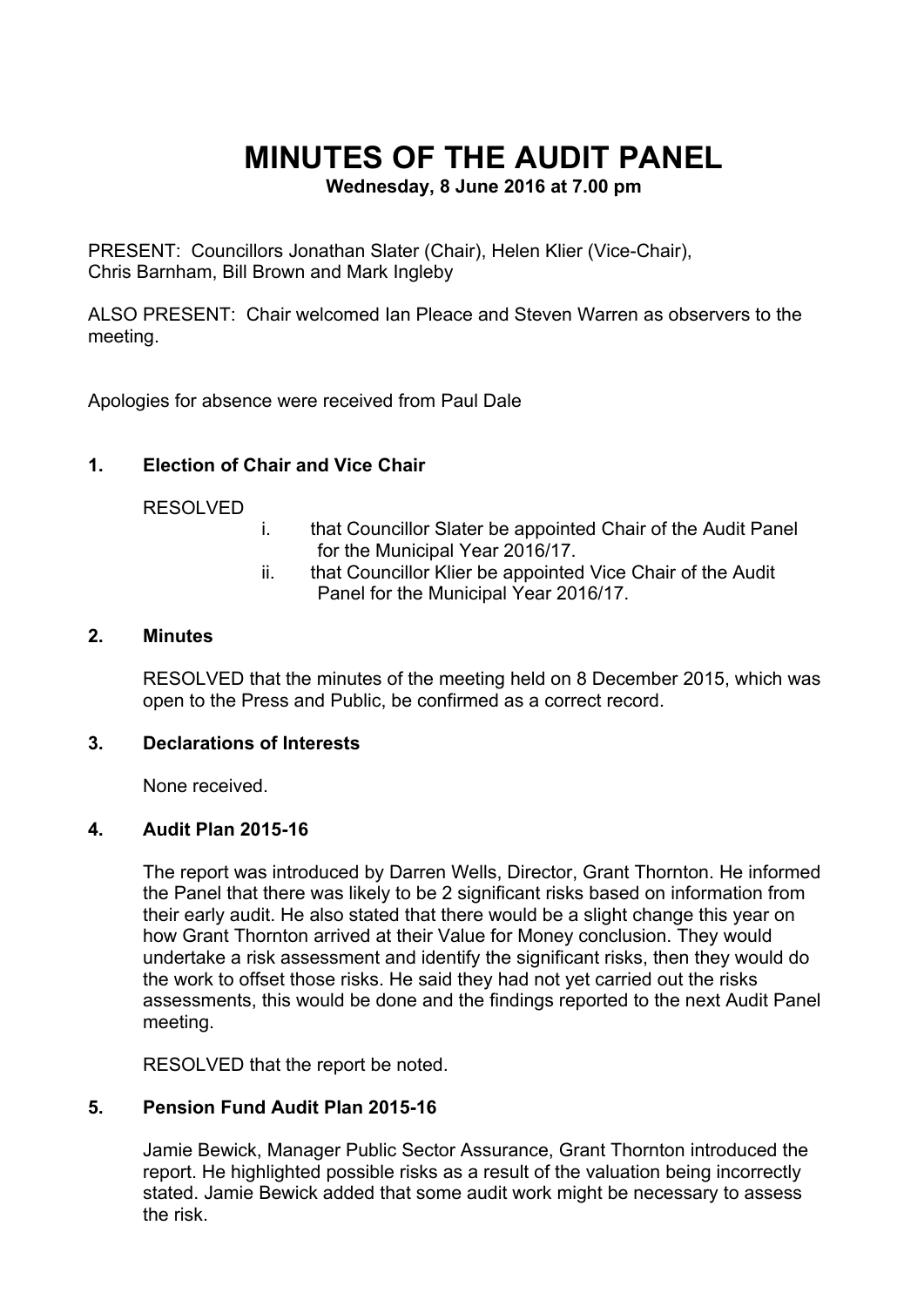RESOLVED that the report be noted.

#### **6. Pre-Audit Statement of Accounts 2015-16 -**

The Head of Financial Services introduced the report, and the Acting Group Finance Manager – Core Accounting highlighted the main points in the report. Panel Members were told that the Statement of Accounts would be going to the Pensions Investment Committee the next day. It was noted that there was a slight decline in reserves.

The Head of Corporate Resources introduced the draft Pensions Fund Accounts and informed Panel Members that there had been little change and the accounts were down £6.7m approximately.

Councillor Ingleby received confirmation that the information on page 278 of the report on Financial Risk Management of the Pension Fund Accounts referred to last year's performance. The Chair said the Council's Governance priority on page 256 of the report was comforting to see, and asked Members to note this, as they need to ensure the Council was looking at the budget and responding to both internal and external activities.

It was noted that the Monitoring Officer holds quarterly meetings with senior officers to ensure the Council's Governance Framework was robust. The Council's performance was also reviewed against constant savings and changes taking place within the Council's structure.

RESOLVED that the report be noted.

#### **7. Annual Assurance Report**

The Head of Corporate Resources introduced the report.

Concerns were raised about the performance of Contract Management. The Head of Corporate Resources said there were two aspects to this service; Procuring and Contract Management. He said the section that deals with monitoring the procurement practice had been restructured and as a result some staff members had left. Recruiting to the current posts had proved difficult. It was noted that officers needed to ensure sufficient attention was given to this service.

The Chair said the responsible officer should be invited to the next meeting to explain to members why things were going wrong. The Chair asked who the responsible officer was, and was told the Head of Corporate Resources was responsible for this area.

The Head of Corporate Resources assured Panel Members that he would look through the past two years to find out which practices worked well and those that did not. He would then meet with the Managers for discussions to ensure practices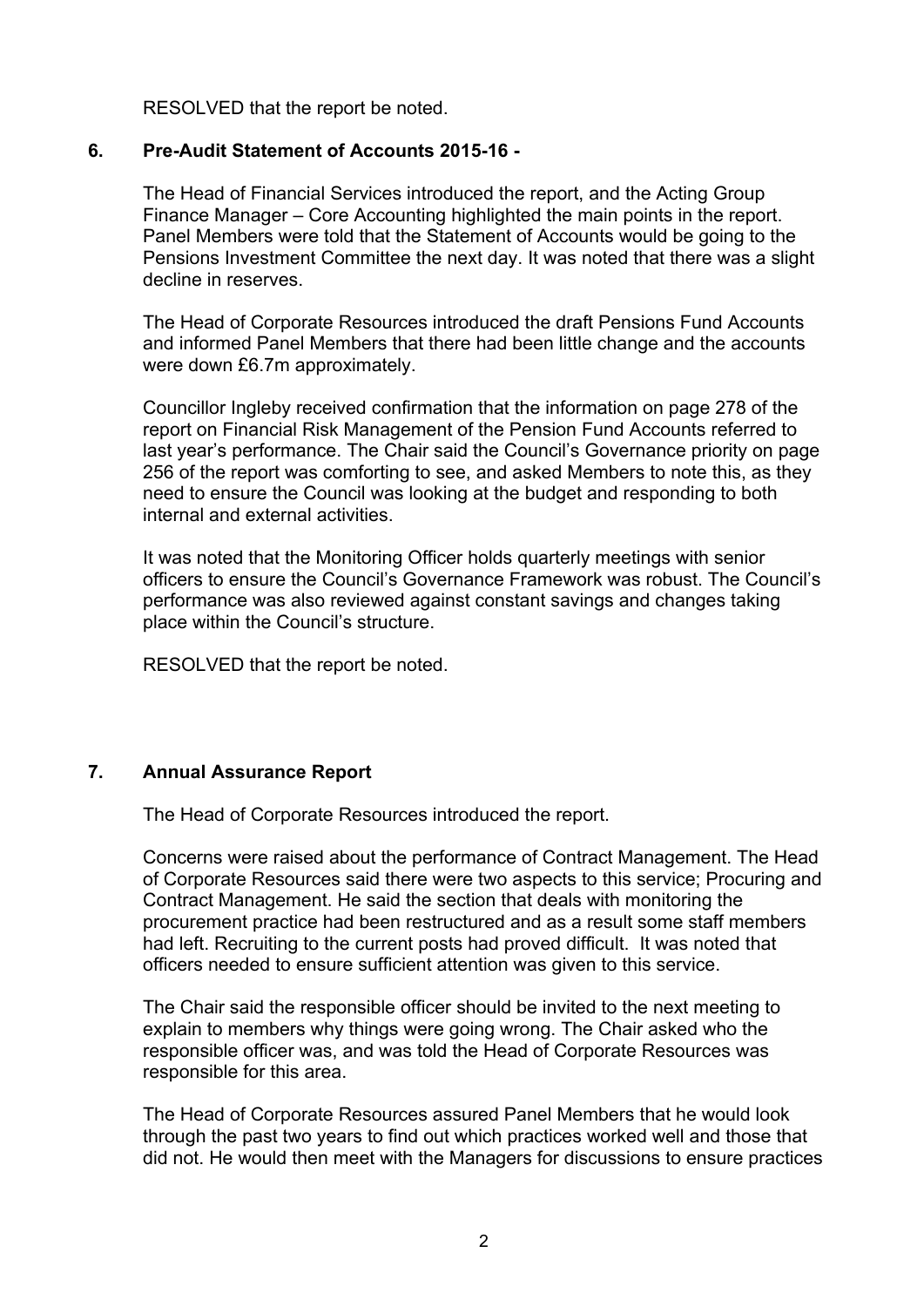improve. The Chair said he was happy with this suggestion and asked the Head of Corporate Resources to see if there were any obvious patterns, and said he hoped officers had learnt from past mistakes.

## **Action >>>>>> Head of Corporate Resources**

The Head of Corporate Resources said he would provide a briefing for Councillor Brown on the Council's System of internal control.

# **Action >>>>>> Head of Corporate Resources**

Councillor Ingleby asked how officers intended to address the issue with Marzars company and was told that London Borough of Croydon would be dealing with this as Marzars was their contractor. The Head of Corporate Resources said Lewisham would continue their arrangements with Croydon to the next financial year to secure continuity but the Council's contract with Greenwich had come to an end and three people had been recruited to do the work internally.

Concerns were raised over the no assurance for Accounts Payable (core Financial Audit), and officers told they need to look at what caused the problems and how they would address them. The Head of Corporate Resources said he would investigate this further and report back to the Panel. The Executive Director Resources & Regeneration said a meeting with responsible managers would be organised as soon as possible and Action Plans put in place.

# **Action >>>>>> ED Res & Regen**

RESOLVED that the Annual Assurance report for 2015/16 be noted.

# **8. Internal Audit Update**

The Head of Corporate Resources introduced the report. He highlighted that the independent external PSIAS assessment took place in February 2016 and there were 2 advisory recommendations made by the assessors to improve standards;

- i. the Panel could meet with the Internal Audit Contract Manager to find out if she has any concerns as to the independence of the present audit arrangements, and
- ii. the Audit Panel should consider whether they would like to complete an effectiveness assessment that included an assessment of effectiveness of the internal audit service and Head of Internal Audit.

The Chair said he would be happy to meet with the Internal Audit Manager sometime in September, and Audit Panel Members would decide whether they would like to complete the assessment as a group.

The Head of Corporate Resources told the Chair that he could meet with the Internal Audit Manager and other staff in the section when he wished to.